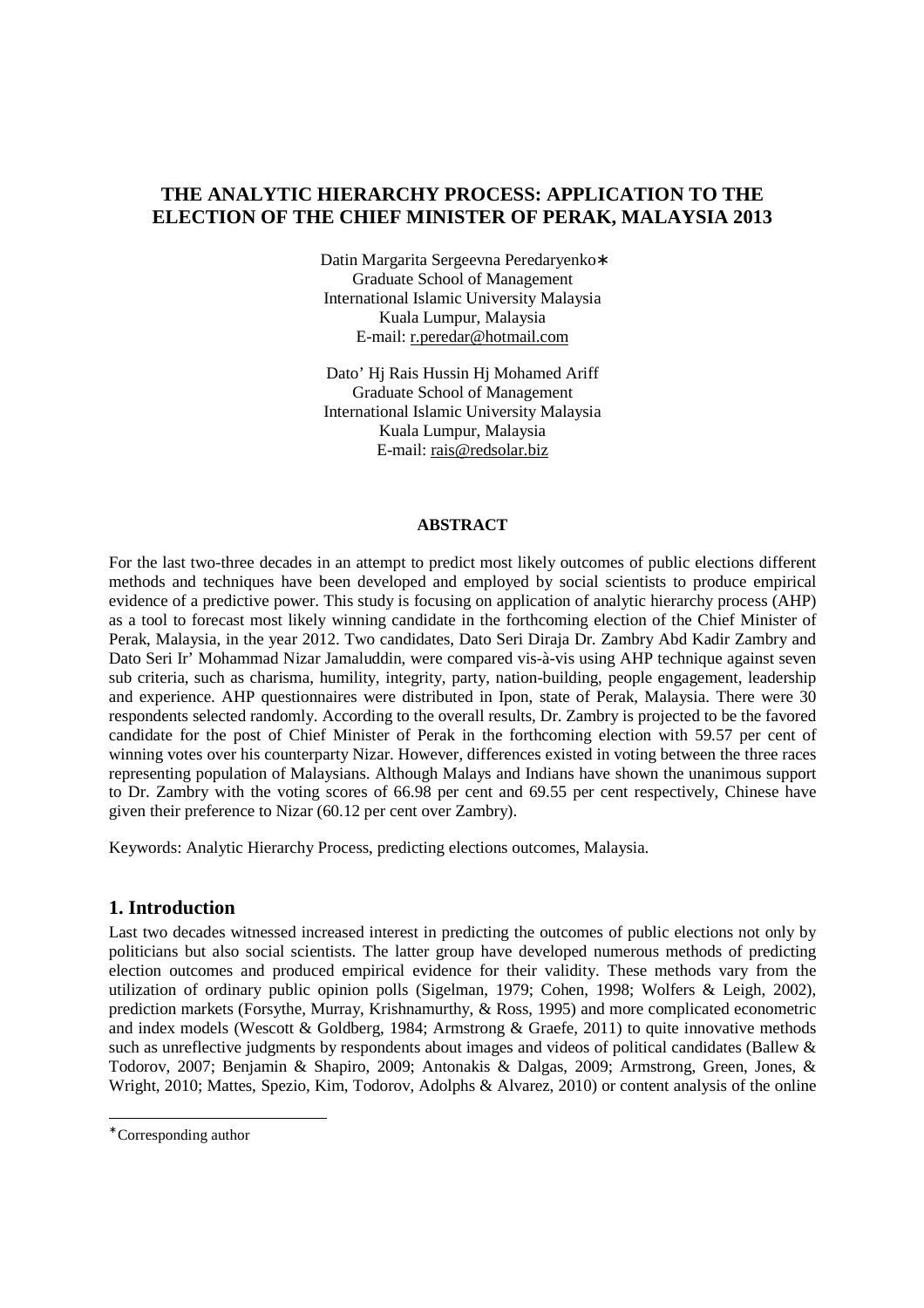social networks such as Tweeter or Facebook (Tumasjan, Sprenger, Sandner & Welpe, 2010; Metaxas, Mustafaraj & Gayo-Avello, 2011). All of the above techniques have produced mixed empirical evidence of their validity.

Furthermore, the above methods emphasize either emotional or rational part of the mind as human use it in the process of decision making. However, there is a method which was intrinsically designed to combine rational and emotional side of our reasoning – Analytic Hierarchy Process (AHP) (Saaty, 1980). Nevertheless, in the literature this method was scarcely employed to the problem of predicting the political elections outcomes (Saaty, 2004; Zammori, 2010). The objective of this study is to demonstrate application of AHP method to the problem of determining the most likely winning candidate in the forthcoming General Election 13 (GE 13) in the state of Perak, Malaysia.

## **2. Literature review**

Few works are particularly relevant to the interest of this study (Saaty, 2004; Zammori, 2010) as these authors demonstrated the application of AHP to the problem of predicting political elections.

Rozann Saaty (2007) stated that political elections can be easily formulated as hierarchy with the popular current issues as criteria and sub-criteria and the candidates as alternatives. According to her, AHP method has been successfully applied for the predictions of presidential elections outcomes over the period of twenty five years and criteria was found to be varying widely from election to election. As author further explains, "one has to be able to read and sense the political times to know what criteria the voters are focusing on in the election".

The author of the AHP method, Thomas Saaty demonstrated application of hierarchy to political candidacy (Saaty and Bennett, 1977). The hierarchy applied by these authors had eight criteria: charisma, glamour, experience, economic policy, ability in interrelationship, personal integrity, past performance and honesty. In the matter of determining the relevant decision criteria, authors were guided by the popularity of contemporary issues among general public. For instance, people who might be affected by Watergate scandals, which were a contemporary issue at that time, might be especially sensitive to the criteria of political leaders being honest and exhibiting high integrity standards.

In a more recent scholarly work another author (Zammori, 2010) illustrated application of AHP technique to the problem of identifying most likely nominee for the Democratic Party in United States presidential elections 2008 by assessing two potential candidates: Senator H. Clinton and Senator B. Obama against the popular current issues. The analytical hierarchy of the problem included five criteria: economic (with seven sub criteria: economy, social security, budget deficit, war in Iraq, energy, immigration and taxes), social (five sub criteria: healthcare, immigration, abortion, environment and social security), political (four sub criteria: war in Iraq, foreign policy, immigration and security), personal (six sub criteria: likeability, appearance, campaign budget, trustworthiness, experience and leadership) and media. Apparently this author was also guided by the popularity of contemporary issues while choosing the appropriate criteria and sub criteria as some of the criteria employed are generic and universal across the time, such as person's likeability or appearance, while some are tailored to reflect the critical issues of contemporary times, such as, for instance, healthcare or war in Iraq.

Logically we should expect the criteria vary not only across the time but also from country to country. For Malaysian context none of similar studies exist in the literature. Therefore in the process of identifying criteria the authors of this work were driven by aforementioned advice by Rozann Saaty "to sense the political times". To sense what criteria might be considered as critical by the general public in Malaysia in the light of forthcoming GE13, the authors analyzed relevant articles in the popular local printed media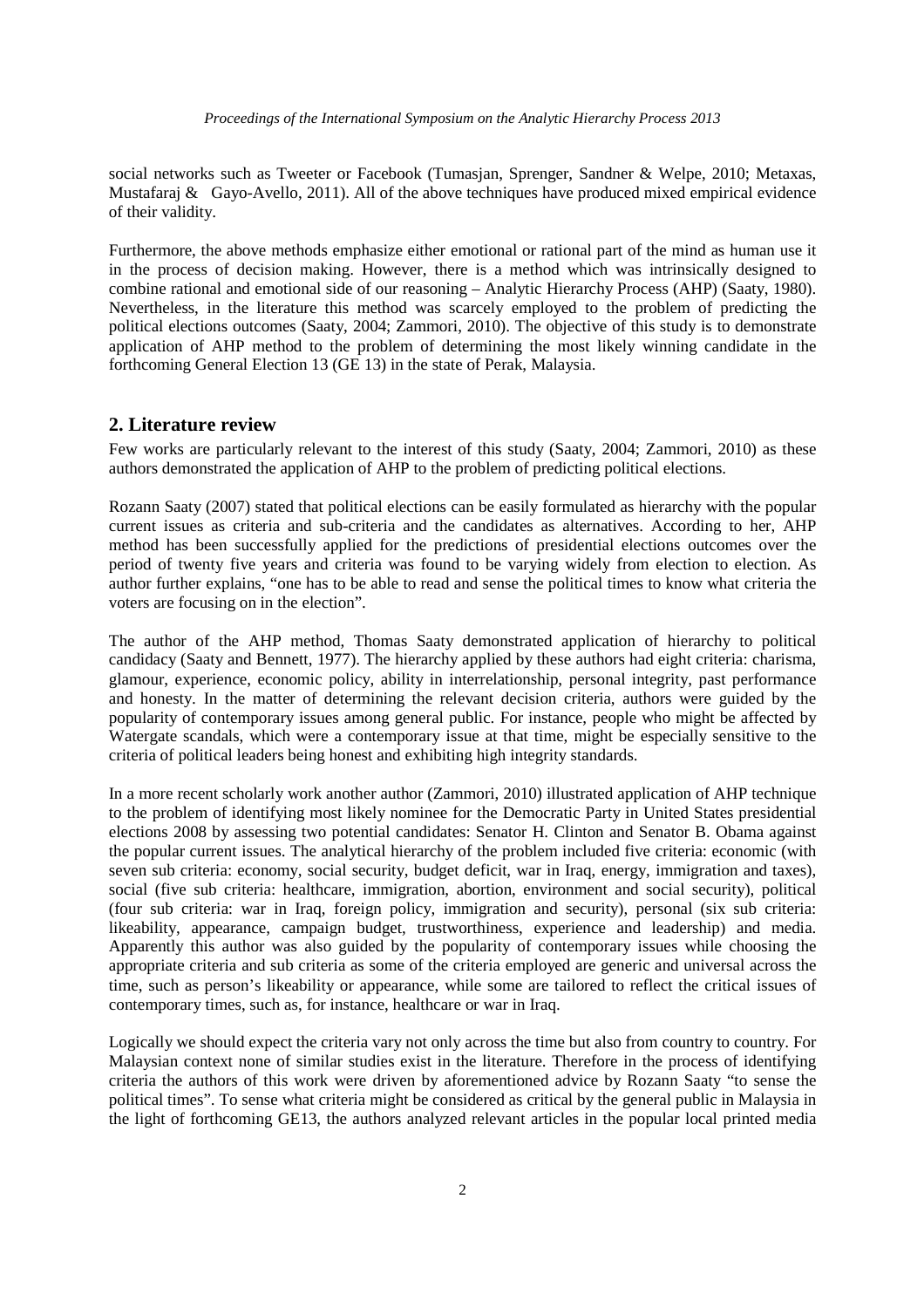### *D. M. Sergeevna Peredaryenko, D. H. R. H. Hj Mohamed Ariff/ Election of the Chief Minister of Perak*

such as The Star and The New Straits Times. The criteria and sub criteria that emerged from this analysis as being relevant to the present Malaysian context are presented and explained in the Table 1.

| Criteria    | Sub-criteria                                      | Explanation                                                     |  |  |  |  |  |
|-------------|---------------------------------------------------|-----------------------------------------------------------------|--|--|--|--|--|
| Personality | Charisma                                          | Compelling attractiveness or charm that can inspire people.     |  |  |  |  |  |
|             | Humility                                          | Modest and respectful, egolessness.                             |  |  |  |  |  |
|             | Integrity                                         | High quality of moral standards, trustworthiness. Shows         |  |  |  |  |  |
|             |                                                   | consistency among principles, values and behaviours.            |  |  |  |  |  |
| Politics    | The party to which candidate belongs to.<br>Party |                                                                 |  |  |  |  |  |
|             | Nation building                                   | Ability to protect unity and sovereignty of the nation from     |  |  |  |  |  |
|             |                                                   | foreign influences.                                             |  |  |  |  |  |
|             | People engagement                                 | Willingness to listen to the people, understand their problems, |  |  |  |  |  |
|             |                                                   | being sensitive to their needs and act on those needs.          |  |  |  |  |  |
| Aptitude    | Leadership                                        | Ability to provide leadership during normalcy and crisis time   |  |  |  |  |  |
|             |                                                   | towards greater stability and prosperity of the state.          |  |  |  |  |  |
|             | Experience                                        | Skill, knowledge, abilities in providing good governance.       |  |  |  |  |  |

Table 1. Political issues functioning as criteria for the choice of the Chief Minister of Perak.

# **3. Method**

The decision hierarchy formed from the criteria and sub criteria identified and discussed in the previous section is shown in the Figure 1. The goal of the decision making process presented by the AHP hierarchy is electing Chief Minister of Perak among two alternatives: Dato Seri Diraja Dr. Zambry Abd Kadir Zambry (A1) and Dato Seri Ir' Mohammad Nizar Jamaluddin (A2).



Figure 1. Decision hierarchy for electing Chief Minister of Perak.

On the basis of the above hierarchy we formed an AHP questionnaire comprising of demographic information items and pairwise comparison questions for the top criteria, sub criteria and the alternatives. Respondents were evaluating the intensities of criteria, sub criteria and alternatives on the basis of standard Saaty's (1/9, 9) ratio scale.

Instead of asking the respondents to fill in intensities into blank comparison matrixes, pairwise comparison items were given to respondents in the form of questions. In every question respondents were asked to, first, identify which one of two elements of the AHP hierarchy being compared is more important and how much more important according to the ration scale.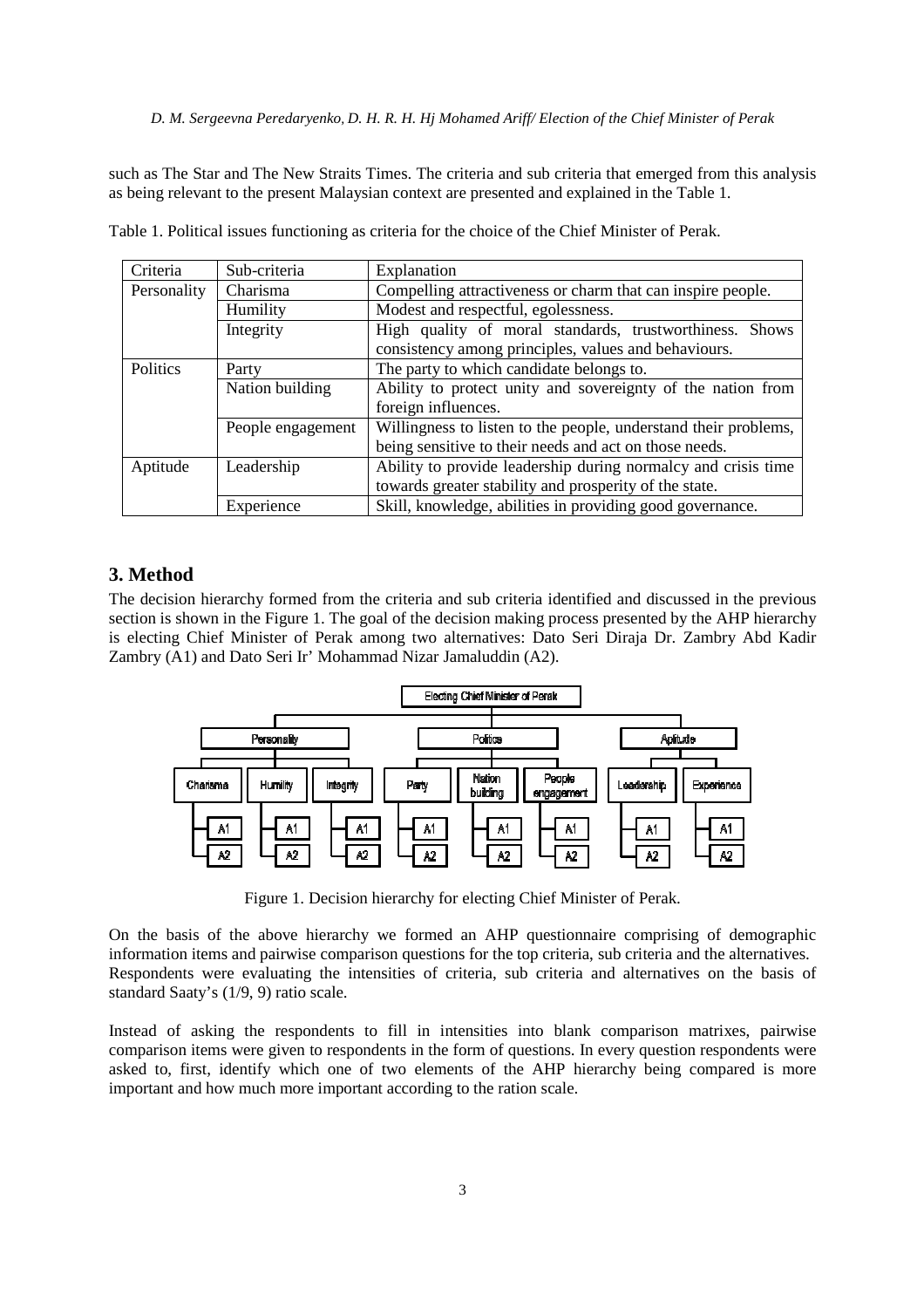The population under study is Perak electorate. Therefore, a random sample of thirty people was selected comprised of Malays, Chinese and Indians with respective percentage representations of these three races closely approximating those of the entire state of Perak. All thirty questionnaires were collected and useable for analysis.

# **4. Data analysis and results**

The profiles of thirty respondents are provided in Table 2.

Table 2. Respondents' profile.

| Demographic variable       | Frequency               | Per cent |
|----------------------------|-------------------------|----------|
| Gender                     |                         |          |
| Males                      | 12                      | 40.00    |
| Females                    | 18                      | 60.00    |
| Race                       |                         |          |
| Malays                     | 18                      | 60.00    |
| Chinese                    | 9                       | 30.00    |
| Indians                    | 3                       | 10.00    |
| Age group                  |                         |          |
| below 25                   | 4                       | 13.33    |
| $25 - 30$                  | 9                       | 30.00    |
| 31-35                      | 5                       | 16.67    |
| $36-40$                    | 6                       | 20.00    |
| $41 - 50$                  | 5                       | 16.67    |
| above 50                   | $\mathbf{1}$            | 3.33     |
| Highest level of education |                         |          |
| O'Level                    | $\overline{\mathbf{c}}$ | 6.67     |
| A'Level                    | $\overline{4}$          | 13.33    |
| <b>Bachelors</b>           | 21                      | 70.00    |
| <b>Masters</b>             | 3                       | 10.00    |
| Marital status             |                         |          |
| Single                     | 11                      | 36.67    |
| Married                    | 19                      | 63.33    |
| Type of employment         |                         |          |
| Public                     | 10                      | 33.33    |
| Private                    | 16                      | 53.33    |
| Self-employed              | 3                       | 10.00    |
| Other                      | $\mathbf{1}$            | 3.33     |

Individual judgments by these thirty respondents were aggregated by using their geometric mean. This method of aggregating individual judgments is only appropriate method to preserve reciprocal property of judgments and thus assure the accuracy of an overall result, as suggested by Acźel and Saaty (1983).

Figure 2 displays all twelve pairwise comparison matrices that were obtained by using the geometric means. Three out of twelve pairwise comparison matrices which contain more three elements to be compared have the consistency ratios 0.002, 0.0005 and 0.0002. The rest of pairwise comparison matrices contain only two elements to be compared and therefore cannot be inconsistent and their consistency ratios are equal to 0.00.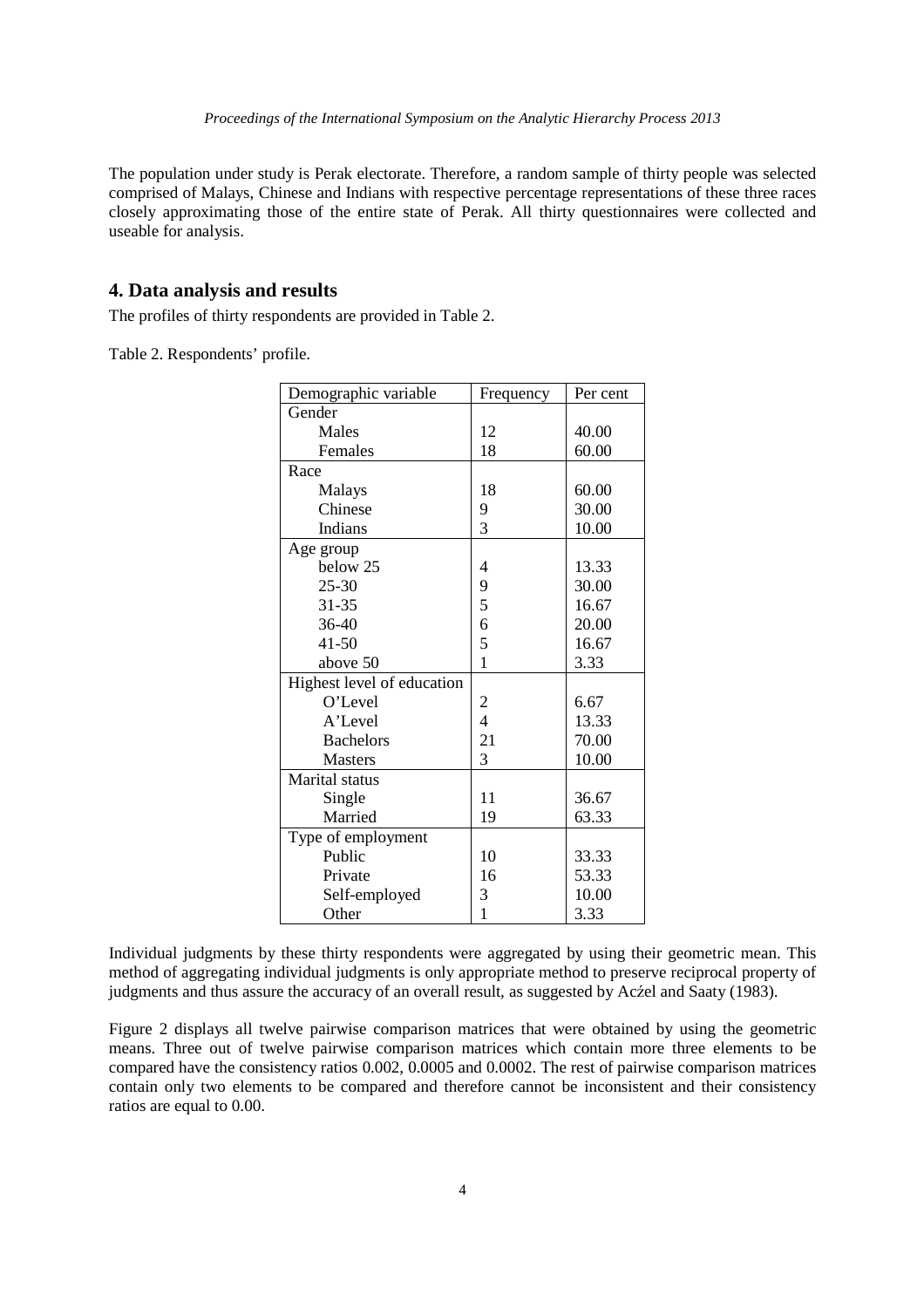#### *D. M. Sergeevna Peredaryenko, D. H. R. H. Hj Mohamed Ariff/ Election of the Chief Minister of Perak*

|                 | PERSNLT  |       | <b>POLITICS</b> | APTITUDE      |               | PARTY         | <b>NATION</b> | PEOPLE        |                | CHRSM  | <b>HUMLT</b> | <b>INTGRT</b> |
|-----------------|----------|-------|-----------------|---------------|---------------|---------------|---------------|---------------|----------------|--------|--------------|---------------|
| PERSNLT         |          |       | 1.00            | 0.48          | PARTY         |               | 1.45          | 0.91          | CHRSM          | 1      | 1.27         | 0.34          |
| <b>POLITICS</b> |          |       |                 | 0.56          | <b>NATION</b> |               |               | 0.65          | <b>HUMLT</b>   |        |              | 0.28          |
| APTITUDE        |          |       |                 |               | PEOPLE        |               |               |               | <b>INTEGRT</b> |        |              |               |
|                 |          |       |                 | $CR = 0.0020$ |               |               |               | $CR = 0.0002$ |                |        |              | $CR = 0.0005$ |
|                 | LEADRSHP |       | <b>EXPRNC</b>   |               |               |               |               |               |                |        |              |               |
| LEADRSHP        |          |       | 1.21            |               |               |               |               |               |                |        |              |               |
| <b>EXPRNC</b>   |          |       |                 |               |               |               |               |               |                |        |              |               |
| <b>CHRSM</b>    | Zambry   | Nizar | <b>INTGRT</b>   | Zambry        | Nizar         | <b>NATION</b> | Zambry        | Nizar         | LEADRSHP       | Zambry | Nizar        |               |
| Zambry          |          | 1.30  | Zambry          |               | 1.20          | Zambry        |               | 1.70          | Zambry         |        | 1.20         |               |
| Nizar           |          |       | Nizar           |               |               | Nizar         |               |               | Nizar          |        |              |               |
|                 |          |       |                 |               |               |               |               |               |                |        |              |               |
| <b>HUMLT</b>    | Zambry   | Nizar | PARTY           | Zambry        | Nizar         | PEOPLE        | Zambry        | Nizar         | <b>EXPRNC</b>  | Zambry | Nizar        |               |
| Zambry          | 1        | 1.19  | Zambry          | 1             | 1.44          | Zambry        |               | 1.08          | Zambry         | 1      | 2.78         |               |
| Nizar           |          |       | Nizar           |               |               | Nizar         |               |               | Nizar          |        |              |               |

Figure 2. Pairwise comparison matrices comprising the geometric means of individual judgments.

The priorities and corresponding ranks of the criteria for the election of Chief Minister of Perak calculate on the basis of obtained aggregated pairwise comparison matrices are provided in Table 3. Overall the respondents placed prior importance on candidates' aptitude by weighting it at 48.96 per cent while Personality and Politics received very close weights of 24.89 and 26.15 per cent respectively. Three top most important sub criteria in the matter of electing Chief Minister of Perak are Leadership, Experience and Integrity with respective global weights of 26.83, 22.13 and 15.32 per cent.

Table 3. Criteria and sub criteria for the election of Chief Minister of Perak, their priorities and ranks.

| Criteria and sub criteria | Weight                            | Rank          |
|---------------------------|-----------------------------------|---------------|
| Personality               | 0.2489                            |               |
| Charisma                  | $(0.2489 \times 0.2133) = 0.0531$ | 7             |
| Humility                  | $(0.2489 \times 0.1713) = 0.0426$ | 8             |
| Integrity                 | $(0.2489 \times 0.6154) = 0.1532$ | 3             |
| Politics                  | 0.2615                            |               |
| Party                     | $(0.2615 \times 0.3595) = 0.0940$ | 5             |
| Nation building           | $(0.2615 \times 0.2508) = 0.0656$ | 6             |
| People engagement         | $(0.2615 \times 0.3897) = 0.1019$ | 4             |
| Aptitude                  | 0.4896                            |               |
| Leadership                | $(0.4896 \times 0.5480) = 0.2683$ |               |
| Experience                | $(0.4896 \times 0.4520) = 0.2213$ | $\mathcal{P}$ |

We also observed that distribution of priorities and ranks varied among different races as shown in Table 4. Again within every race group the top priority was unanimously given to the Leadership, Experience and Integrity sub criteria.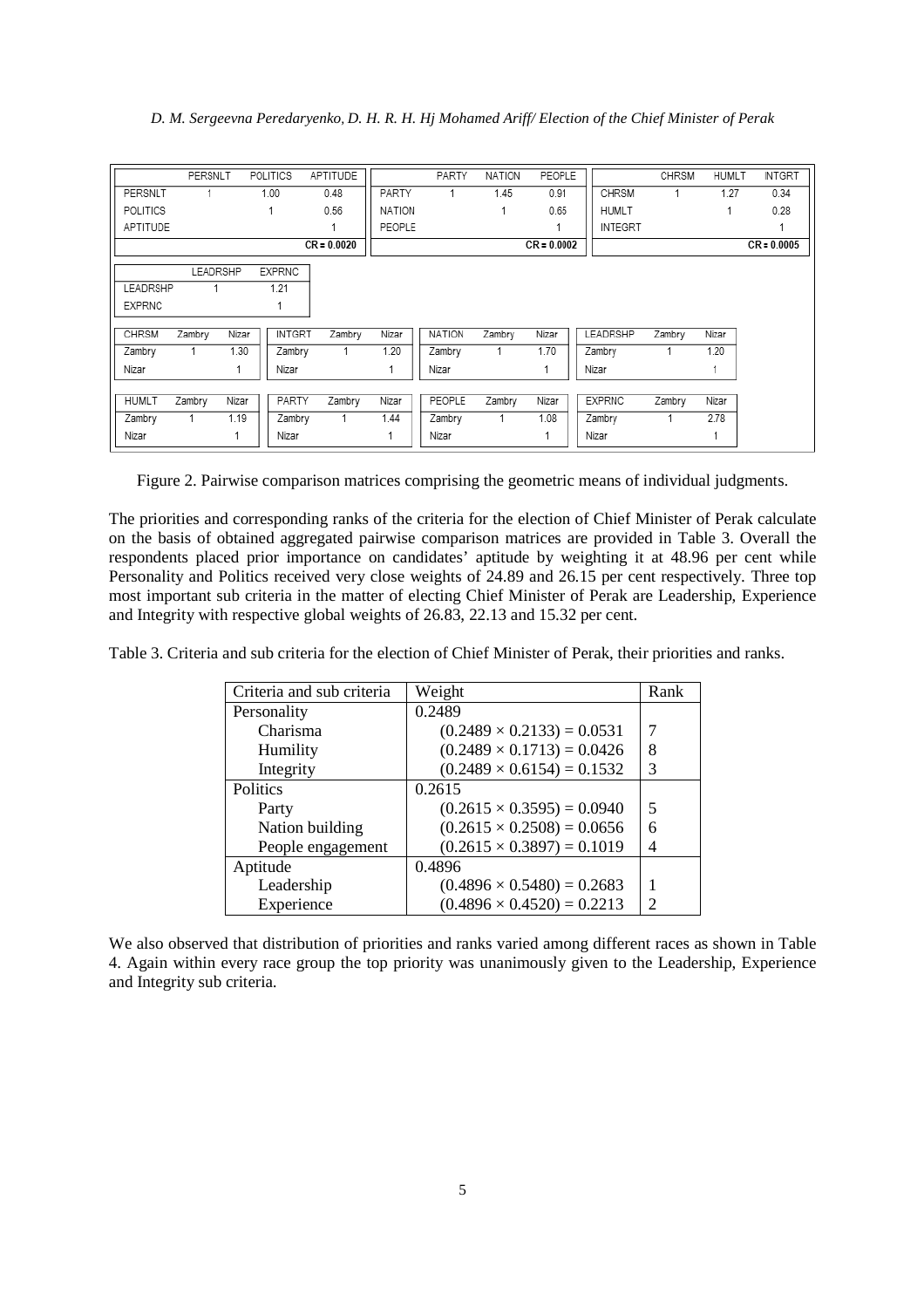| Sub criteria      | Malay  |      | Chinese |                | Indian |                |
|-------------------|--------|------|---------|----------------|--------|----------------|
|                   | Weight | Rank | Weight  | Rank           | Weight | Rank           |
| Charisma          | 0.0345 | 8    | 0.0884  | $\overline{4}$ | 0.1020 | $\overline{4}$ |
| Humility          | 0.0429 |      | 0.0322  | 8              | 0.0643 | 6              |
| Integrity         | 0.1250 | 4    | 0.2024  | 2              | 0.1471 | 3              |
| Party             | 0.1594 | 3    | 0.0408  | 7              | 0.0260 | 8              |
| Nation building   | 0.0791 | 6    | 0.0415  | 6              | 0.0454 | 7              |
| People engagement | 0.1034 | 5    | 0.0877  | 5              | 0.0792 | 5              |
| Leadership        | 0.2246 | 2    | 0.3522  |                | 0.2194 | $\overline{2}$ |
| Experience        | 0.2311 |      | 0.1549  | 3              | 0.3165 |                |

Table 4. Priorities and corresponding ranks of sub criteria according to race.

To statistically evaluate similarities and differences in rankings between various races we compared ranks by three races pairwise using Spearman correlation analysis. The results of the statistical test are presented in Table 5. The orders of priorities by Malays and Chinese statistically significantly differ. The same conclusion applies to Malays and Indians. However, the ranks of sub criteria provided by Indians and Chinese are statistically not significantly different at 1 per cent level of confidence.

Table 5. Rank correlation coefficients of sub criteria for various races.

| Malav   | Chinese   Malay |         | Indian Indian Chinese |  |
|---------|-----------------|---------|-----------------------|--|
| 0.500   |                 | 0.476   | $0.857**$             |  |
| (0.207) |                 | (0.233) | (0.007)               |  |
|         |                 |         |                       |  |

<sup>\*\*</sup> Correlation is significant at the 0.01 level (2-tailed)

The priorities against each of the sub criteria and overall scores of both candidates are presented in Table 6. Zambry is found to score higher on all the sub criteria. Top three sub criteria on which Zambry scored the highest versus his counterparty are Experience, Nation-building and Party. The overall score for Zambry versus Nizar stands at 59.57 versus 40.43 per cent.

| Sub criteria      |          | Candidates                        |                                   |  |  |
|-------------------|----------|-----------------------------------|-----------------------------------|--|--|
|                   |          | Zambry                            | <b>Nizar</b>                      |  |  |
| Charisma          | (0.0531) | $(0.0531 \times 0.5645) = 0.0300$ | $(0.0531 \times 0.4355) = 0.0231$ |  |  |
| Humility          | (0.0426) | $(0.0426 \times 0.5431) = 0.0232$ | $(0.0426 \times 0.4569) = 0.0195$ |  |  |
| Integrity         | (0.1532) | $(0.1532 \times 0.5458) = 0.0836$ | $(0.1532 \times 0.4542) = 0.0696$ |  |  |
| Party             | (0.0940) | $(0.0940 \times 0.5905) = 0.0555$ | $(0.0940 \times 0.4095) = 0.0385$ |  |  |
| Nation building   | (0.0656) | $(0.0656 \times 0.6294) = 0.0413$ | $(0.0656 \times 0.3706) = 0.0243$ |  |  |
| People engagement | (0.1019) | $(0.1019 \times 0.5188) = 0.0529$ | $(0.1019 \times 0.4812) = 0.0490$ |  |  |
| Leadership        | (0.2683) | $(0.2683 \times 0.5463) = 0.1466$ | $(0.2683 \times 0.4537) = 0.1217$ |  |  |
| Experience        | (0.2213) | $(0.2213 \times 0.7354) = 0.1627$ | $(0.2213 \times 0.2646) = 0.0585$ |  |  |
|                   |          | 0.5957                            | 0.4043                            |  |  |

Table 6. Candidates' overall scores and their priorities against sub criteria.

However, the results among different races varied again as it is shown in Table 7. There are certain similarities between priorities given by Malays and Indians. However, Chinese weighted candidates against the decision sub criteria quite differently. Malay and Indian groups of respondents near unanimously gave highest weights to Zambry versus Nizar on three highest ranked sub criteria by all groups – Leadership, Experience and Integrity. Interestingly, on the very same sub criteria, except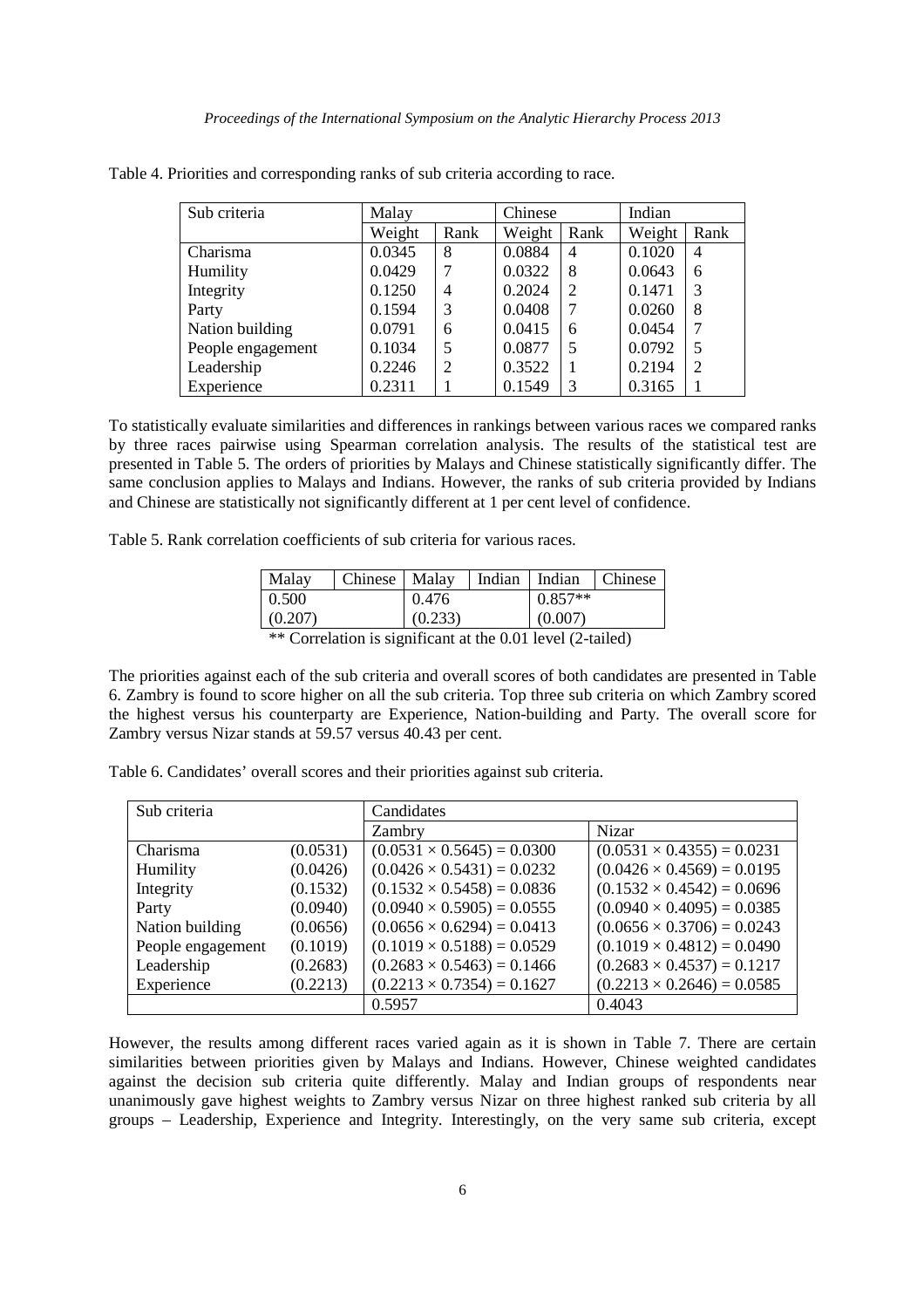Leadership, Chinese respondents ranked Nizar as highest versus Zambry. As a result Zambry led the election race for Malay and Indian groups of respondents with the respective wining scores of 66.98 and 69.55 per cent while losing to Nizar in Chinese group with the score of 39.88 per cent.

| Sub criteria      | Malay  |              | Chinese |        | Indian |        |
|-------------------|--------|--------------|---------|--------|--------|--------|
|                   | Zambry | <b>Nizar</b> | Zambry  | Nizar  | Zambry | Nizar  |
| Charisma          | 0.0214 | 0.0131       | 0.0369  | 0.0515 | 0.0670 | 0.0350 |
| Humility          | 0.0258 | 0.0170       | 0.0126  | 0.0195 | 0.0406 | 0.0237 |
| Integrity         | 0.0808 | 0.0442       | 0.0623  | 0.1401 | 0.0966 | 0.0505 |
| Party             | 0.1073 | 0.0521       | 0.0160  | 0.0249 | 0.0171 | 0.0089 |
| Nation building   | 0.0555 | 0.0236       | 0.0181  | 0.0234 | 0.0326 | 0.0128 |
| People engagement | 0.0599 | 0.0435       | 0.0312  | 0.0565 | 0.0512 | 0.0280 |
| Leadership        | 0.1406 | 0.0840       | 0.1239  | 0.2283 | 0.1419 | 0.0775 |
| Experience        | 0.1784 | 0.0527       | 0.0978  | 0.0572 | 0.2486 | 0.0679 |
|                   | 0.6698 | 0.3302       | 0.3988  | 0.6012 | 0.6955 | 0.3045 |

Table 7. Candidates' overall scores and their priorities against sub criteria according to race.

Nevertheless, according to the overall scores across all the races, in the forthcoming election for the post of Chief Minister of Perak Zambry would be expected to become the winning candidate.

#### **5. Discussion and conclusion**

This study intended to demonstrate application of AHP method to the problem of predicting the election outcomes on the example of election for the post of Chief Minister of Perak. Two candidates, Dato Seri Diraja Dr. Zambry Abd Kadir Zambry and Dato Seri Ir' Mohammad Nizar Jamaluddin, were compared vis-a-vis against seven sub criteria, such as charisma, humility, integrity, party, nation-building, people engagement, leadership and experience.

According to the overall results, Dr. Zambry is projected to be the favoured candidate for the post of Chief Minister of Perak in the forthcoming election. Overall Zambry stands to win 59.57 per cent over his counterparty Nizar. However, differences exist in voting between the three races. The Although Malays and Indians have shown the unanimous support to Dr. Zambry with the voting scores of 66.98 per cent and 69.55 per cent respectively, Chinese have given their preference to Nizar (60.12 per cent over Zambry).

Overall Dr. Zambry has scored higher than his counterparty on all the sub-criteria employed in this study. The highest difference in his favour exists for such criteria as experience (73.54 per cent over Nizar), nation-building (62.94 per cent over Nizar) and party (59.05 per cent over Nizar).

By ranking sub-criteria respondents in general gave the prior importance to such characteristics of a candidate as leadership, experience and integrity with the respective global scores 26.83, 22.13, and 15.32 per cent. Coincidentally those were exactly the criteria on which Zambry scored significantly higher than his opponent.

Importantly, the results of this study may serve as validation example for the AHP process once compared against the actual election outcomes, although, the limitations of the study must be taken into consideration. If sample size could be increased to two to three hundred respondents at least, this AHP process results might serve as a better representation of the population under study.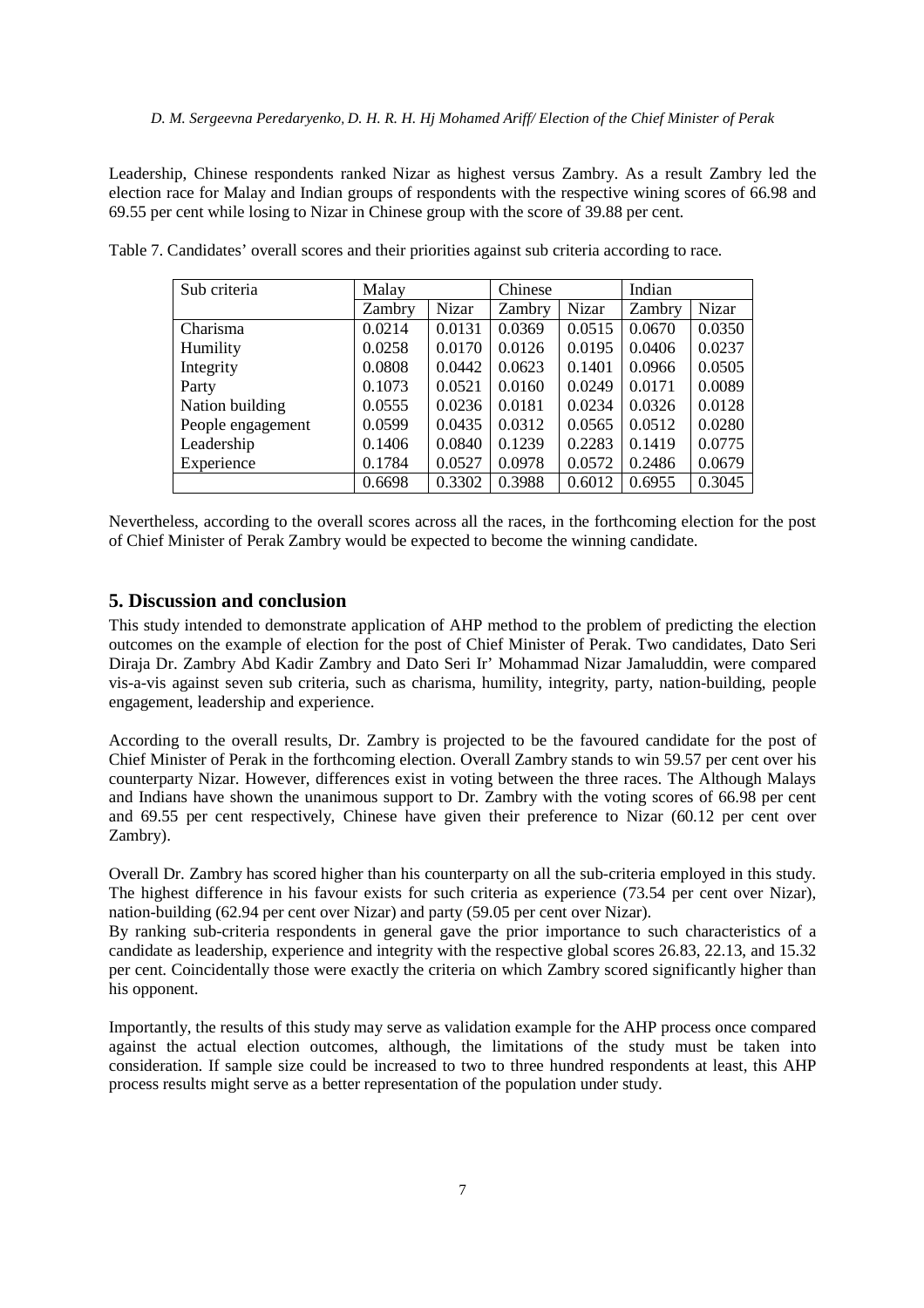*Proceedings of the International Symposium on the Analytic Hierarchy Process 2013* 

#### **REFERENCES**

Acźel, J. & Saaty T.L. (1983). Procedures for synthesizing ratio judgments. *Journal of Mathematical Philosophy, 27*, 93-102.

Armstrong, J. S., Green, K. C., Jones, R. J. & Wright, M.J. (2010). Predicting elections from politicians' faces. *International Journal of Public Opinion Research, 22(4)*, 511-522.

Armstrong, J. S. & Graefe, A. (2011). Predicting elections from biographical information about candidates: A test of the index method. *Journal of Business Research, 64(7)*, 699–706.

Antonakis, J. & Dalgas, O. (2009). Predicting elections: Child's play! *Science, 323(5918)*, 1183.

Ballew, C.C. & Todorov, A. (2007). Predicting political elections from rapid and unreflective face judgments. *Proceedings of the National Academy of Sciences of the USA*, 104(46), 17948-17953.

Benjamin, D. J. & Shapiro, J. M. (2009). Thin-slice forecasts of gubernatorial elections. *The Review of Economics and Statistics, 91(3)*, 523-536.

Cohen, J. E. (1998). State-Level Public Opinion Polls as Predictors of Presidential Election Results. *American Politics Research, 26(2)*, 139-159.

Forsythe, R., Murray, F., Krishnamurthy, V., & Ross, T.W. (1995). Using market prices to predict election results: The 1993 UBC Election Stock Market. *The Canadian Journal of Economics, 28(4a)*, 770-793.

Mattes, K., Spezio, M., Kim, H., Todorov, A., Adolphs, R., & Alvarez, R. M. (2010). Predicting election outcomes from positive and negative trait assessments of candidate images. *Political Psychology, 31(1)*, 41-58.

Metaxas, P.T., Mustafaraj, E. & Gayo-Avello, D. (2011). How (not) to predict elections. This paper appears in: Privacy, Security, Risk and Trust (PASSAT), 2011 IEEE Third International Conference on and 2011 IEEE Third International Conference on Social Computing.

Saaty, T.L. & Bennett, J.P. (1977). Hierarchies applied to political candidacy. *Behavioural Science, 22(4)*, 237-245.

Saaty, T.L. (1980). *The analytic hierarchy process*. New York: McGraw Hill.

Saaty, R. (2007). Validation examples for the analytic hierarchy process and the analytic network process. *Mathematical and Computer Modelling, 46(7-8)*, 849-859.

Sigelman, L. (1979). Presidential popularity and presidential elections. *Public Opinion Quarterly, 43(4)*, 532-534.

Tumasjan, A., Sprenger, T. O., Sandner, P. G., & Welpe, I. M. (2010) Predicting elections with Twitter: What 140 characters reveal about political sentiment. Proceedings of the Fourth International AAAI Conference on Weblogs and Social Media.

Wescott, R. F. & Goldberg, M. (1984). The best indicator for predicting elections results. *BusinessWeek, 2853*, 16-16.